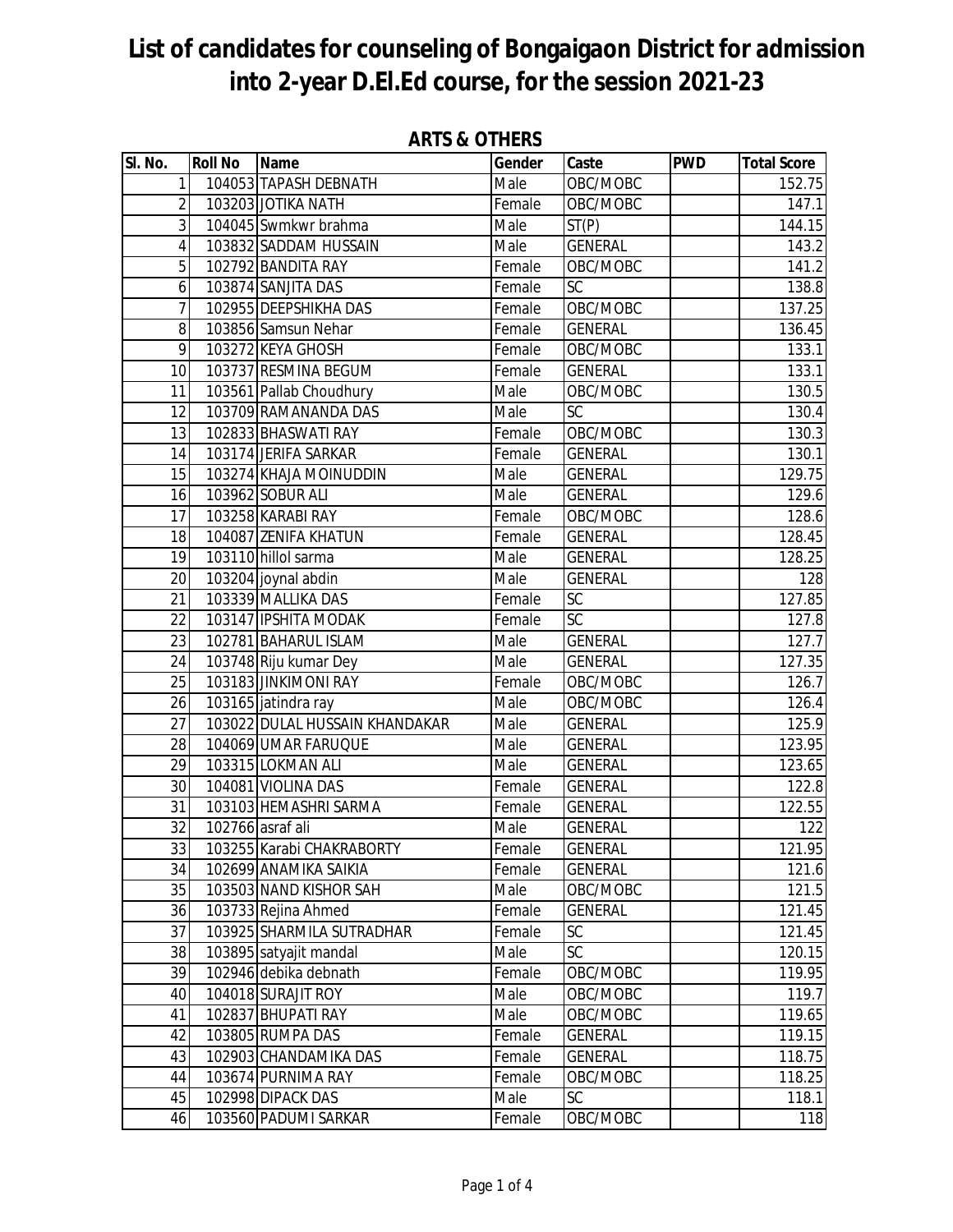| SI. No.         | <b>Roll No</b> | Name                       | Gender | Caste              | <b>PWD</b> | <b>Total Score</b> |
|-----------------|----------------|----------------------------|--------|--------------------|------------|--------------------|
| 47              |                | 102966 DHANJITA BARMAN     | Female | OBC/MOBC           |            | 117.75             |
| 48              |                | 103381 MD ANOWAR HUSSAIN   | Male   | <b>GENERAL</b>     |            | 117.75             |
| 49              |                | 103015 DIPU RAY            | Male   | OBC/MOBC           |            | 117.1              |
| 50              |                | 104078 UTPALA DAS          | Female | OBC/MOBC           |            | 117                |
| 51              |                | 103289 kuhelika ray        | Female | OBC/MOBC           |            | 116.9              |
| 52              |                | 103577 PARIMAL BEPARI      | Male   | $\overline{SC}$    |            | 116.9              |
| 53              |                | 102918 CHANDRIMA RAY       | Female | OBC/MOBC           |            | 116.7              |
| 54              |                | 104065 TULIKA SAHA         | Female | <b>GENERAL</b>     |            | 116.15             |
| 55              |                | 103608 pranami nath        | Female | OBC/MOBC           |            | 115.7              |
| 56              |                | 103342 MAMPI MODAK         | Female | <b>GENERAL</b>     |            | 115.55             |
| 57              |                | 103666 PULOKESH NATH       | Male   | OBC/MOBC           |            | 115.55             |
| 58              |                | 103480 MUNMI BARMAN        | Female | OBC/MOBC           |            | 115.5              |
| $\overline{59}$ |                | 102928 CHOYANIKA DEVI      | Female | OBC/MOBC           |            | 115.3              |
| 60              |                | 103612 Pranjal nath        | Male   | OBC/MOBC           |            | 115.3              |
| 61              |                | 103887 Saraswati chetry    | Female | OBC/MOBC           |            | 115.25             |
| 62              |                | 103215 JURI BARMAN         | Female | OBC/MOBC           |            | 114.9              |
| 63              |                | 103171 JAYKANTA SARKAR     | Male   | SC                 |            | 114.8              |
| 64              |                | 103530 NIPPON ROY          | Male   | OBC/MOBC           |            | 114.65             |
| 65              |                | 102787 bandana sarkar      | Female | $\overline{SC}$    |            | 114.55             |
| 66              |                | 102939 Debajit sarkar      | Male   | OBC/MOBC           |            | 114.4              |
| 67              |                | 103441 MONOMITA SINGHA     | Female | OBC/MOBC           |            | 113.95             |
| 68              |                | 103379 MAYURI NATH         | Female | OBC/MOBC           |            | 113.75             |
| 69              |                | 103326 MADHUSHREE DAS      | Female | SC                 |            | 113.3              |
| 70              |                | 103511 nayan moni rabha    | Female | $\overline{ST}(P)$ |            | 113.25             |
| 71              |                | 103149 jadab ch ray        | Male   | OBC/MOBC           |            | 112.95             |
| 72              |                | 103063 Gitanjali nath      | Female | OBC/MOBC           |            | 112.9              |
| 73              |                | 103859 SANCHAYITA SAHA     | Female | OBC/MOBC           |            | 112.85             |
| 74              |                | 102997 DIPA SAHA           | Female | OBC/MOBC           |            | 112.45             |
| 75              |                | 103213 JUMI SARMA          | Female | OBC/MOBC           |            | 112.1              |
| 76              |                | 102973 dharmada baruah     | Female | OBC/MOBC           |            | 111.3              |
| 77              |                | 103956 SIMI DAS            | Female | <b>SC</b>          |            | 111.3              |
| 78              |                | 103984 SUBODH DEBNATH      | Male   | OBC/MOBC           |            | 111.2              |
| 79              |                | <b>103537 NITU RAY</b>     | Female | OBC/MOBC           |            | 111.1              |
| 80              |                | 103130 Hirimba Basumatary  | Female | ST(P)              |            | 110.65             |
| 81              |                | 103232 KABITA BARUAH       | Female | OBC/MOBC           |            | 110.6              |
| 82              |                | 103766 Rita Ghosh          | Female | OBC/MOBC           |            | 110.45             |
| 83              |                | 103656 pubali roy          | Female | OBC/MOBC           |            | 110.35             |
| 84              |                | 103863 SANGITA choudhury   | Female | OBC/MOBC           |            | 110.25             |
| 85              |                | 103695 RAJESH MANDAL       | Male   | SC                 |            | 110.2              |
| 86              |                | 103853 SAMIR RANJAN MANDAL | Male   | $\overline{SC}$    |            | 110.15             |
| 87              |                | 103539 NITUN DAS           | Male   | OBC/MOBC           |            | 110.05             |
| 88              |                | 104049 TANAY TALUKDER      | Male   | OBC/MOBC           |            | 110.05             |
| 89              |                | 103676 RABINA MAZUMDAR     | Female | SC                 |            | 110                |
| 90              |                | 103219 Jurijyoti Ray       | Female | OBC/MOBC           |            | 109.7              |
| 91              |                | 103640 PRIYANKA BARMAN     | Female | OBC/MOBC           |            | 109.65             |
| 92              |                | 102757 ARUP NARAYAN BARMAN | Male   | OBC/MOBC           |            | 109.55             |
| 93              |                | 103436 Monisha barman      | Female | OBC/MOBC           |            | 109.55             |
| 94              |                | 103609 PRANAMI ROY         | Female | OBC/MOBC           |            | 109.55             |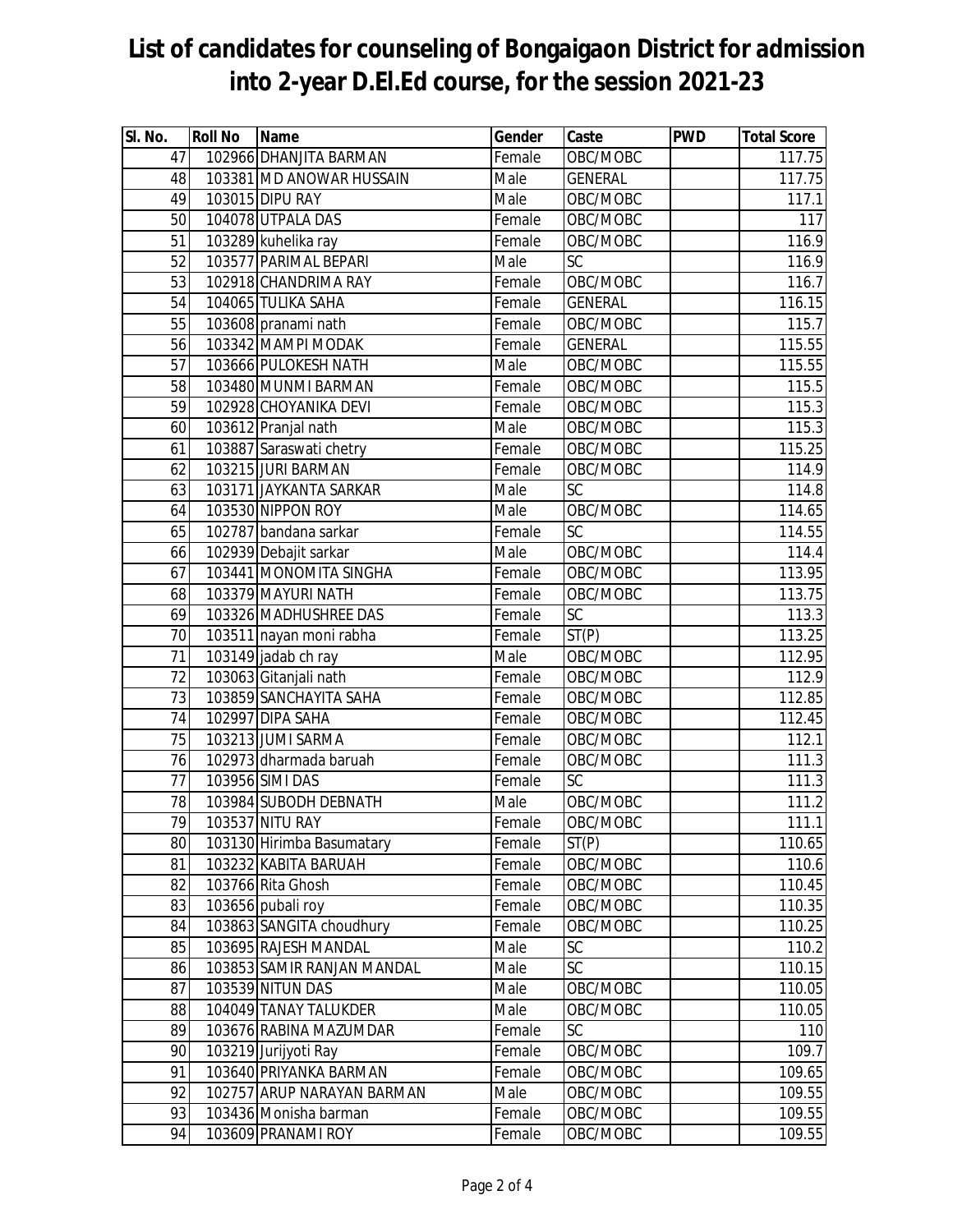| SI. No. | <b>Roll No</b> | Name                       | Gender | Caste          | <b>PWD</b> | <b>Total Score</b> |
|---------|----------------|----------------------------|--------|----------------|------------|--------------------|
| 95      |                | 102874 BIRHANG BORO        | Male   | ST(P)          |            | 109.45             |
| 96      |                | 103681 RAHESWAR BASUMATARY | Male   | ST(P)          |            | 108.5              |
| 97      |                | 103761 Ringshat Basumatary | Male   | ST(P)          |            | 108.45             |
| 98      |                | 102894 BRIDILA DAIMARY     | Female | ST(P)          |            | 107.75             |
| 99      |                | 103940 SHIMANTA RAY        | Male   | OBC/MOBC       | Yes        | 105.7              |
| 100     |                | 103099 HASTAI NARZARY      | Male   | ST(P)          |            | 104.25             |
| 101     |                | 104021 SURJAN BASUMATARY   | Male   | ST(P)          |            | 100.75             |
| 102     |                | 102824 BHANITA RABHA       | Female | ST(P)          |            | 100.55             |
| 103     |                | 103221 jyoti brahma        | Female | ST(P)          |            | 99                 |
| 104     |                | 103275 KHALEDA JIYA        | Female | <b>GENERAL</b> | Yes        | 96.65              |
| 105     |                | 103769 RITU RAY            | Female | OBC/MOBC       | Yes        | 90.4               |

### **SCIENCE**

| $\mathbf{1}$    | 102804 BARASHA THAKURIA    | Female | OBC/MOBC        |     | 137.25 |
|-----------------|----------------------------|--------|-----------------|-----|--------|
| $\overline{2}$  | 102831 BHASKARJYOTI ROY    | Male   | OBC/MOBC        |     | 135.1  |
| 3               | 103954 simanta das         | Male   | <b>GENERAL</b>  |     | 132.6  |
| 4               | 103373 masum ali           | Male   | <b>GENERAL</b>  |     | 132.05 |
| $\overline{5}$  | 103934 shibajyoti roy      | Male   | OBC/MOBC        |     | 131.75 |
| 6               | 104061 Trisha Ray          | Female | OBC/MOBC        |     | 130.55 |
| $\overline{7}$  | 103998 SULAGNA DAS         | Female | <b>GENERAL</b>  |     | 130.35 |
| 8               | 104039 swarna lata sing    | Female | <b>SC</b>       |     | 129.7  |
| 9               | 102827 BHARGAB DAS         | Male   | <b>GENERAL</b>  |     | 129.45 |
| 10              | 103074 Govinda Das         | Male   | OBC/MOBC        |     | 128.9  |
| 11              | 103134 Homen Nath          | Male   | OBC/MOBC        |     | 128.8  |
| 12              | 103616 PRASENJIT DAS       | Male   | SC              |     | 128.6  |
| 13              | 103271 Kaustav Kaushik Das | Male   | <b>GENERAL</b>  |     | 128.15 |
| 14              | 103056 GAYATRI MONDAL      | Female | $\overline{SC}$ |     | 128    |
| 15              | 103518 Nihar kumar barman  | Male   | OBC/MOBC        |     | 127.85 |
| 16              | 102696 Anamika Das         | Female | OBC/MOBC        |     | 127.8  |
| 17              | 103400 MIRJUFA BEGUM       | Female | <b>GENERAL</b>  |     | 126.5  |
| 18              | 103684 RAHUL BHAWAL        | Male   | OBC/MOBC        |     | 126.4  |
| 19              | 103974 SOURABH PAUL        | Male   | OBC/MOBC        |     | 126.2  |
| 20              | 103281 Kiranjyoti Nath     | Male   | OBC/MOBC        |     | 125.05 |
| $\overline{21}$ | 103066 GOBINDA NARAYAN ROY | Male   | OBC/MOBC        |     | 124    |
| 22              | 103490 NABAJIT CHOUDHURY   | Male   | OBC/MOBC        |     | 123.75 |
| 23              | 102887 BOBITA BALA MONDAL  | Female | SC              |     | 123.7  |
| 24              | 102940 Debajit singha      | Male   | OBC/MOBC        |     | 123.4  |
| 25              | 103173 JEEVANANANDA RAY    | Male   | OBC/MOBC        |     | 122.85 |
| $\overline{26}$ | 102703 ANGSHUMAN DAS       | Male   | SC              |     | 122.4  |
| 27              | 103980 Subhankar dey       | Male   | <b>GENERAL</b>  | Yes | 122.4  |
| 28              | 102886 BITTU ROY           | Male   | OBC/MOBC        |     | 122.35 |
| 29              | 102964 Dhanjit Roy         | Male   | OBC/MOBC        |     | 122.2  |
| $\overline{30}$ | 102845 Bijay Ch das        | Male   | $\overline{SC}$ |     | 121.9  |
| 31              | 103680 RAFWD GWRA BRAHMA   | Male   | ST(P)           |     | 121.25 |
| $\overline{32}$ | 103191 Jishnu Seal         | Male   | OBC/MOBC        |     | 120.85 |
| 33              | 103689 RAJANI RAY          | Male   | OBC/MOBC        |     | 120.55 |
| $\overline{34}$ | 103905 SEWALI ROY          | Female | OBC/MOBC        |     | 119.9  |